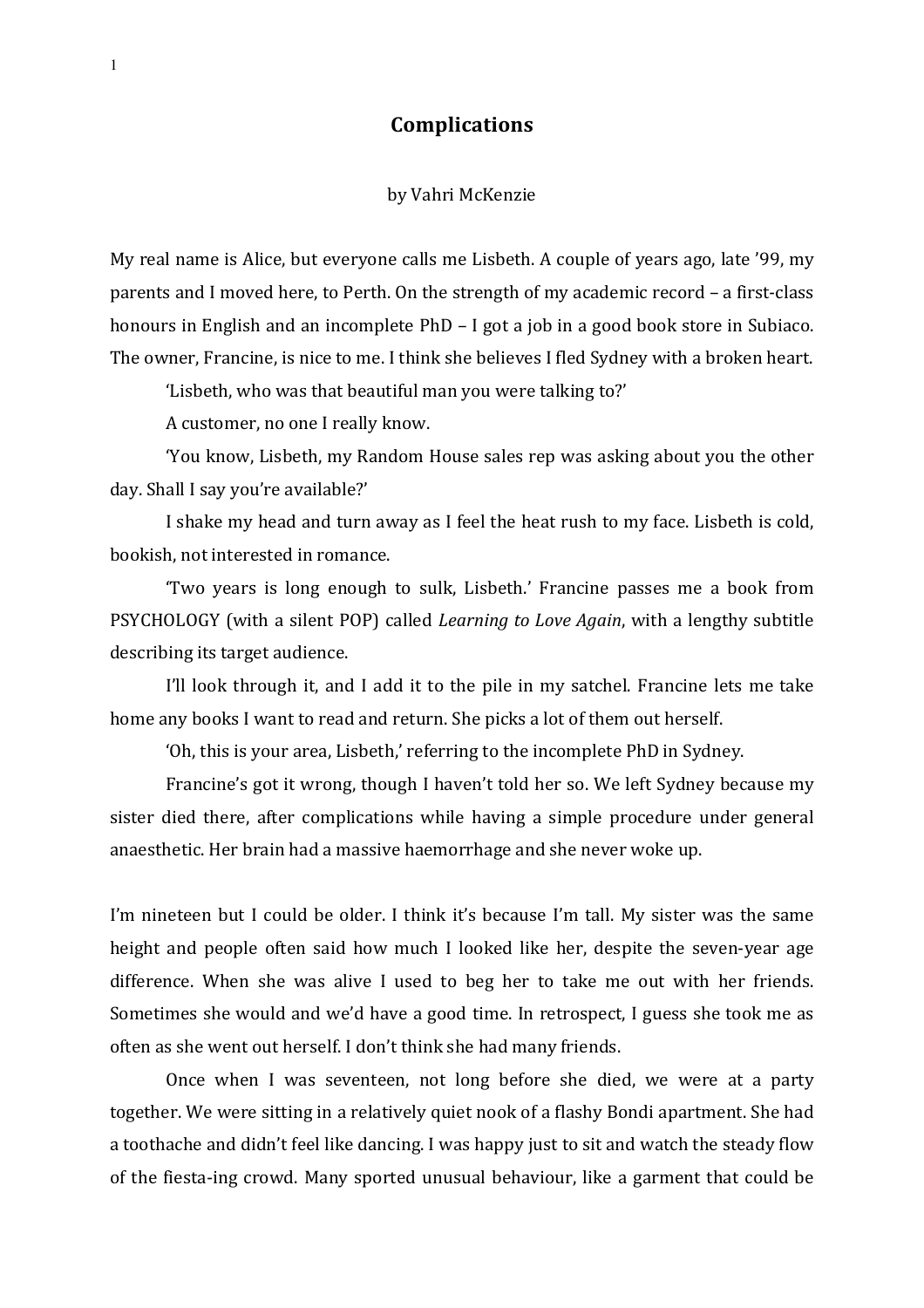put on for the evening. I was familiar with filmic depictions of garrulous drunks and selfamused smokers. The public lovemaking and cocaine-dipped strawberries were an experiential bonus. My sister seemed unaware of her colourful surroundings until a man with blue hair sat next to her and offered to give her reiki. He said he could see the pain in her bottom right jaw: toothache? He slurred heavily while he said this and leaned against her, smiling sweetly. She refused his offer but did ask him to remove his arm from her shoulders and so a conversation of sorts was struck up. Soon he noticed me and mimed a slapstick double-take. We talked of doppelgangers and toothache, extortionate dentists and impoverished students. He was washed away with the crowd but returned half an hour later to say, 'She's your little sister, right? She still gets your parents' health insurance? You could pretend to be her and go to the dentist for free!'

My sister laughed and I nodded my head eagerly. At seventeen I was still covered by Mum and Dad's insurance policy. And I was deeply flattered by the blue-haired man's enthusiasm for our close resemblance.

I've grown up a lot in the last two years but I still don't go out much. In Sydney I couldn't wait to move out of home, to study at university, to go out with people without worrying what my parents would think. Now I can do all of those things but they don't seem so important. I don't have many friends. Mum and Dad and I take turns to cook dinner, and most nights I read. Sometimes, since the move, I get headaches and go to bed early.

'Wouldn't you like to go to uni so you could talk to other people about the things you read?' This is my dad. I know he's concerned about me but it's a rhetorical question. We both know I'm not ready for uni yet. 'You wouldn't have to study what your sister studied. You could do something entirely different...'

My sister was clever. Academia came naturally to her and she had so many plans about books she would write, and how she would challenge things she didn't agree with, and who was going to give her a job. She lived alone in a small unit in Glebe. I'd go there a lot, sometimes just to watch her work. She was researching her thesis when I went there to tell her I'd made an appointment with a dentist.

There's no problem. Just say you're me.

She was holding her jaw when I told her and I knew she'd go. The pain had been affecting her study. She worked so hard but never had new clothes, while my part-time job afforded me the ability to indulge all my developing tastes. Now that I work for a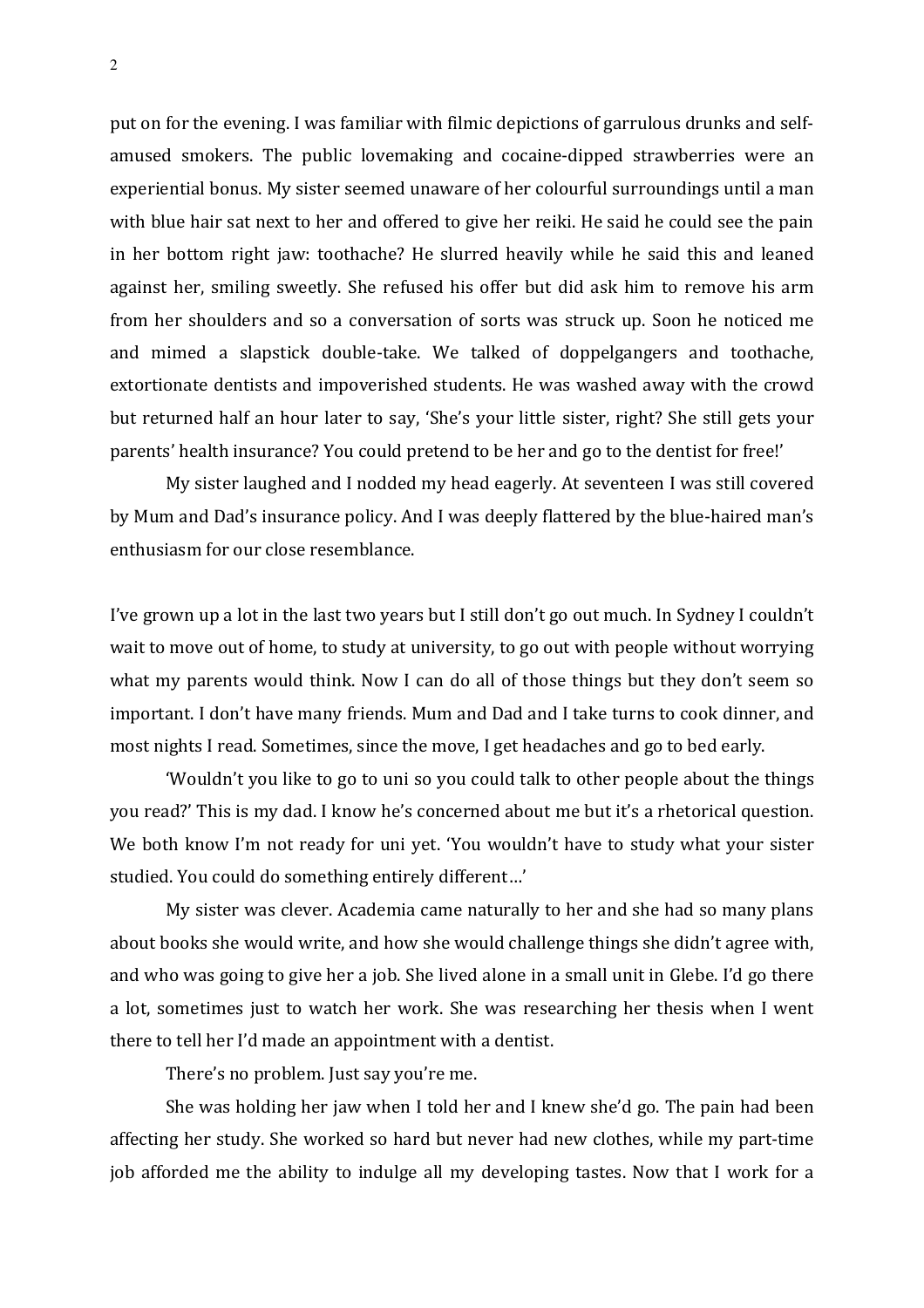living, pay board at home and still live very comfortably, I see that she was inspired but impractical. I can remember several occasions when she ate dinner at home for a week or so because she'd made large purchases before covering important things. Like spending five hundred dollars on books on her way to pay the month's rent. And several-hundred-dollars' worth of exotic goldfish for her aquarium, while incurring penalties on outstanding speeding fines. Dad would grumble and Mum would yell but they never sent her away, because the truth was that Mum did stuff like that all the time. She paid for petrol with cheques she knew would bounce and drove off with a squeal of the tyres, as if they might run out of the servo waving a shotgun. Dad made friends with the bank manager and usually worked things out.

My sister grimaced through her thin fingers. 'Pretending to be you doesn't bother me. I just don't like dentists.'

I smiled.

Francine is late. Fortunately the store has been quiet.

'Is Francine here?' I shake my head and he holds out his hand. 'I'm Rob, the Random House sales rep. Do you want to see some books?'

I wish madly that by divine coincidence, Francine will walk in at this moment. But she does not and I sigh audibly. I'd love to see your books.

And now he blushes.

Rob stays for an hour and shows me how to place the order. We choose the books together, each commending the other's choices. Francine doesn't arrive until twelve and hardly hides that she'd contrived the situation. 'I'm so sorry I'm late, Lisbeth, it was unavoidable. *Thank you* for taking care of the order.' Smiling between her words.

She wants to know about Rob's visit, of course, so we go across the road after work. I'm not very forthcoming. She bounces in her chair as she stirs one, then another sachet of fake sugar into her latte. I know all about her divorce of the previous year and her recent fling with an older woman. 'You're not married or anything, are you? I mean, you'd tell me if I was pushing in the wrong direction, wouldn't you? Are you just shy, is that what it is? I didn't think there were any coy twenty-six-year-olds left!'

What can I say? Francine has been kind to me, but how would she feel if she knew she was paying me a full adult wage and didn't need to? How could I account for the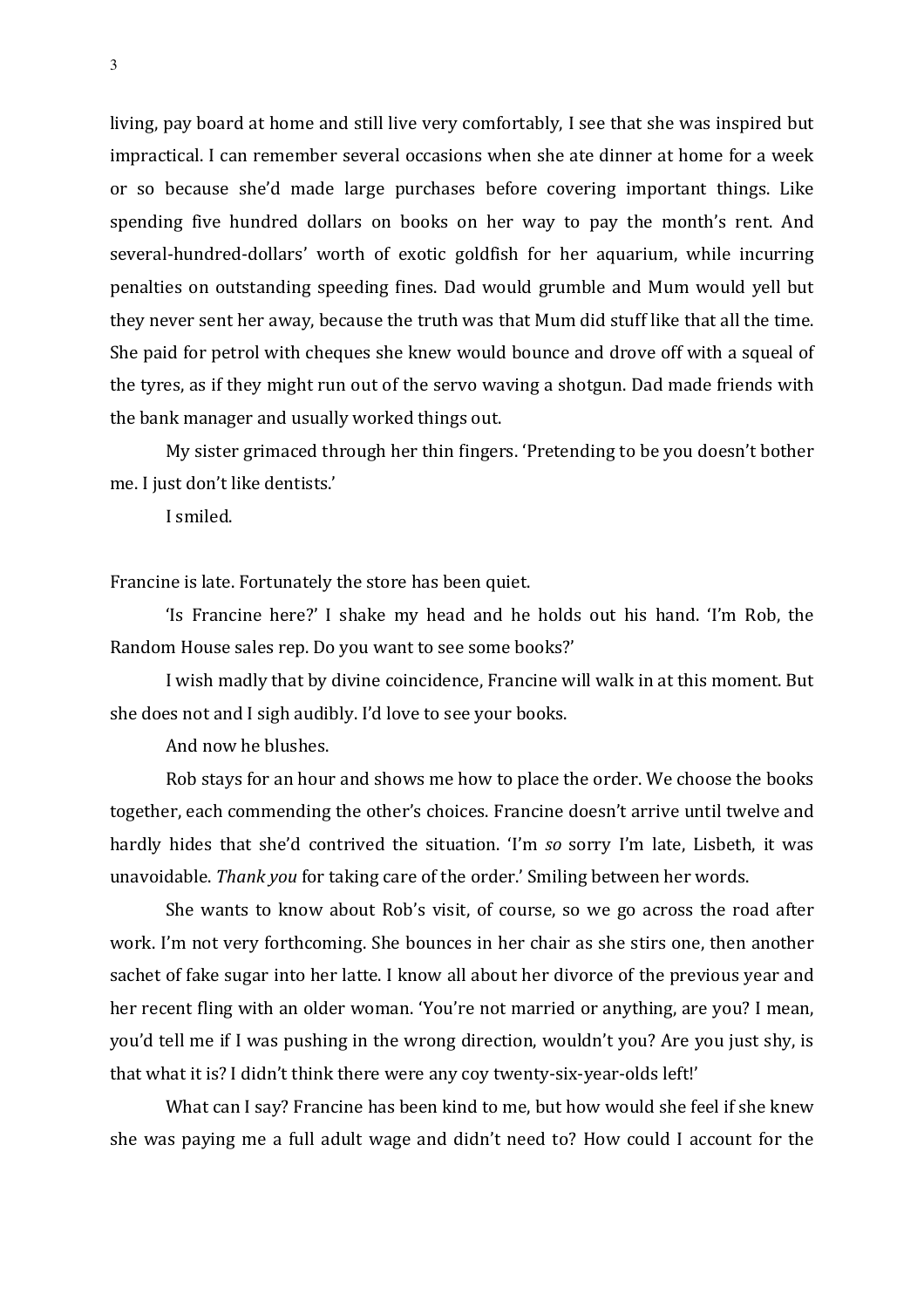seven years of experience that I – that she, Lisbeth – had missed? And there were the issues with the tax department in Sydney. Perhaps I could tell her I lost my sister... Francine, I'm not... It's not that. I guess I'm shy... It's complicated.

It was midday when I told Mum and Dad about my sister's appointment, which was scheduled for two. I'd left it until the last moment to tell them to make it seem as if I were asking them, but also putting it too late to do anything about it if they disapproved. 'Why didn't she just ask us to pay for a dentist?'

I didn't think of that, I said at the time, but I bet my sister did.

It had only been a week or two since her most recent argument with Mum and Dad about her poor financial management. Poor financial management ran in the family but they were sick of bailing her out. Letters from the Australian Taxation Office addressed to 'A Morrison' (my dad's name is Alan) had been arriving with greater frequency. These were discussed in anxious whispers in Mum and Dad's bedroom after which they'd emerge, Mum with red eyes and Dad with a long face, and I'd studiously avoid asking questions. I found some of the letters in a box after the move. They'd bought property in the '80s and later, I was still a little kid, transferred it into the name of Alice Kieran Morrison. It took six years for the Australian Taxation Office to issue the debt notice for unpaid capital gains tax.

'This isn't what I had in mind when I told her she needs to be smarter with her money,' said Mum.

At half past three, my sister and I met at a coffee shop in Waverly, our agreed debriefing location. We were both wearing red and black and I remember feeling embarrassed, as if I'd deliberately matched her, like I did with friends at school. She appeared to notice neither red cheeks nor slacks. Perhaps she was just too relieved: the dentist had given her something for the pain (something? 'He said what it was but I can't remember,' she'd mumbled), and there had been a cancellation so she could have her wisdom teeth removed the next day. 'What did Mum and Dad say?'

I shrugged. They're okay. Dad used his 'they're-ganging-up-on-me' voice but he didn't say we shouldn't do it.

'Now we'll have to remember that you can't go to that dentist.'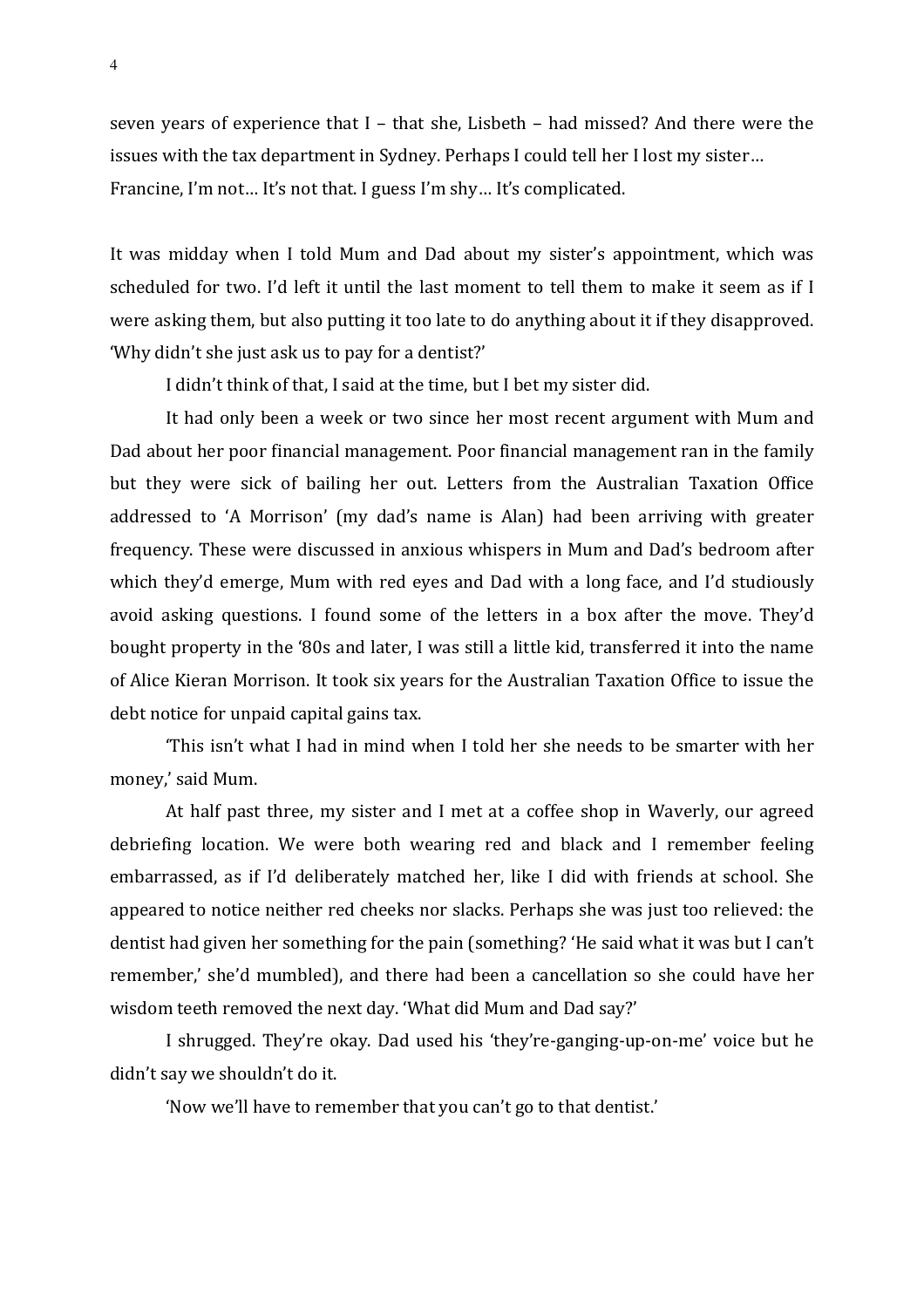Dad's making dinner – pumpkin curry – and it's pretty good. He's improved over the couple of years we've shared the cooking, though he has a weakness for the cheap 'home gourmet' sauces advertised on television.

'You're home late,' says Mum, not quite managing, not wanting to disguise the note of reproach in her voice.

I'm sorry I didn't call. I went out for a coffee with Francine after work.

'Yes, we thought you must have.'

Mum shushes me and I realise my feet are involuntarily tap-tapping on the tiled kitchen floor.

This afternoon I nearly told Francine about – you know – Lisbeth.

'Alice!'

I said *nearly*, Mum! I know it's a serious matter.

Did they think of the money, when they discussed what to do after she died? I can't remember.

'We agreed it wasn't to be mentioned! It affects us all, and you promised you'd do your part, as you very well know!'

It's my turn to do the dishes but I go straight to the shower.

After Lisbeth and I met at the Waverly coffee shop I went home and washed my hair and ate dinner and washed the dishes and watched telly. I was meant to go to the surgery after school the next day and drive her car back to Glebe, as she wasn't allowed to drive so soon after the general anaesthetic. I was excited: I had a licence but no car and I liked the idea that my big sister needed me, that she was older in years but couldn't really manage the things of the world without support, my support. She didn't get her licence until she was twenty-two and then our parents gave her a car which she wrecked. They weren't making the same mistake with me, even though I was clearly nothing like her.

When I got to the surgery Dad was there and panic filled my face. They must have found out, they must have called him. I hoped it wasn't too bad, what we'd done. Would he blame me? I hoped he would wear his usual long troubled forehead, which might make it okay: just another complication courtesy of his girls that he'd have to fix up. The door buzzed as I walked in and he turned around.